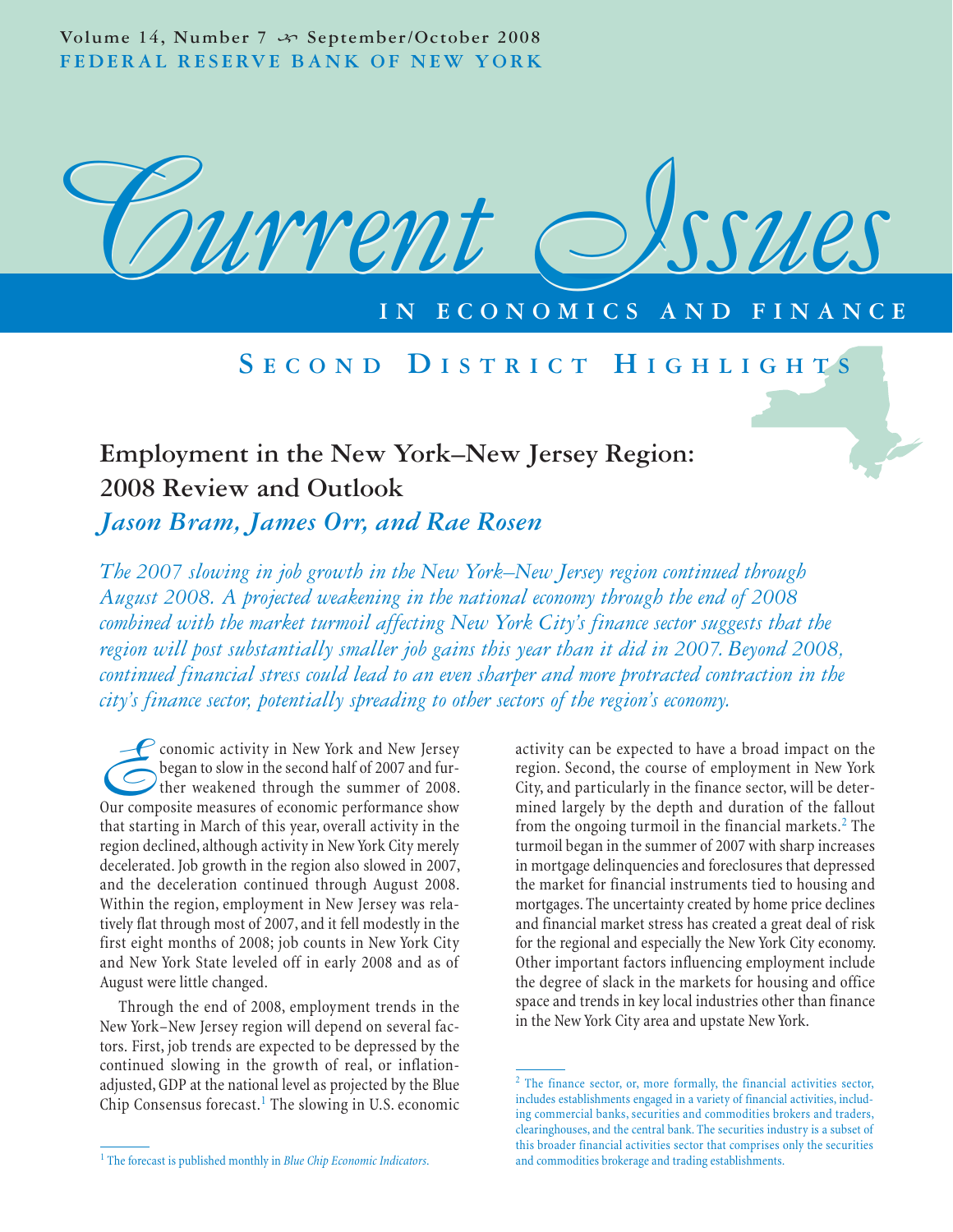This edition of *Second District Highlights* reviews regional trends in economic activity—and specifically employment in 2007 and the first eight months of 2008. Our discussion focuses on New York State, New York City, and New Jersey, but it also considers job trends in selected upstate metropolitan areas. We highlight major influences on the region's employment growth in 2008, emphasizing the importance of the finance sector to the New York City economy. Our assessment of the magnitude and timing of potential job losses in finance is informed by the city's experience with employment and income declines during previous finance sector downturns. While the region will almost certainly add significantly fewer jobs in 2008 than in 2007, we present no specific point estimates for job growth; rather, we rely on the city's past experience to suggest possible future paths for employment.<sup>3</sup> We also consider risks to employment and income growth in the city.

# **Recent Economic Performance in the New York– New Jersey Region**

To measure economic activity in the region, we use the Federal Reserve Bank of New York's indexes of coincident economic indicators (CEI), reported monthly and constructed separately for New York State, New York City, and New Jersey.<sup>4</sup> Each index is a single composite measure calculated from four variables: payroll employment, the unemployment rate, average weekly hours worked in the manufacturing sector, and real wage and salary earnings. The indexes show that the expansion of activity that had taken hold in the region in 2003 continued through the end of 2007, but only New York City appeared to have maintained any upward momentum into 2008.

In New York State, the CEI expanded 3.2 percent in 2007, up from 2.7 percent in 2006, and for the first time the level of economic activity surpassed the peak reached in 2001 (Chart 1). Readings through the first eight months of 2008, however, show that activity in the state began to decline in March and, by August, was at the same level as a year earlier.

Within the state, economic activity continued to expand in New York City through the summer of 2008, although at a more modest pace than in the preceding four years. As of August 2008, the readings show growth in activity slowing to 2.5 percent on a year-over-year basis, though the city's CEI was almost 12 percent above its peak during the previous

# Chart 1

Indexes of Coincident Economic Indicators





expansion. The strength of the city's economy in 2007 and through the first eight months of the year compared with that of the statewide economy implies little or no growth upstate as well as in New York City's suburbs.

In New Jersey, the modest downturn in activity in the second half of 2007, which followed a slowing in growth in 2006, continued into 2008. The CEI revealed outright declines in activity from July to October 2007 and from March to August 2008, at which point the index was down 0.6 percent from its level a year earlier.

# **Recent Employment Trends in the Region**

#### *New York State*

Buoyed by New York City's performance, job growth in the state exceeded the national average through August 2008. Employment trends in other downstate areas initially lagged those in New York City: In 2006 and 2007, job growth in Long Island and in the Lower Hudson Valley was approximately 1 percentage point lower than growth in the city; in the first eight months of 2008, however, it roughly equaled the city's growth. Employment upstate remained generally sluggish, with the industrial composition of employment continuing to shift to a more service-oriented economy. (The box summarizes employment conditions in selected upstate New York metro areas.)

In New York State, private sector employment expanded at a 1.2 percent pace from 2005 to 2006 and accelerated to 1.5 percent in calendar-year 2007. However, growth slowed to just 0.4 percent by August 2008 on a year-over-year basis, in conjunction with the nationwide slowing in job growth

<sup>&</sup>lt;sup>3</sup> Total employment throughout the region is almost certain to be lower in December 2008 than it was at the end of 2007; however, on an annual average basis, employment is still expected to be higher in 2008 than in 2007.

<sup>&</sup>lt;sup>4</sup> See Orr, Rich, and Rosen (1999) for details on the construction of the indexes; the complete historical series is available at <http://www.newyorkfed.org/ research/regional\_economy/index.html>.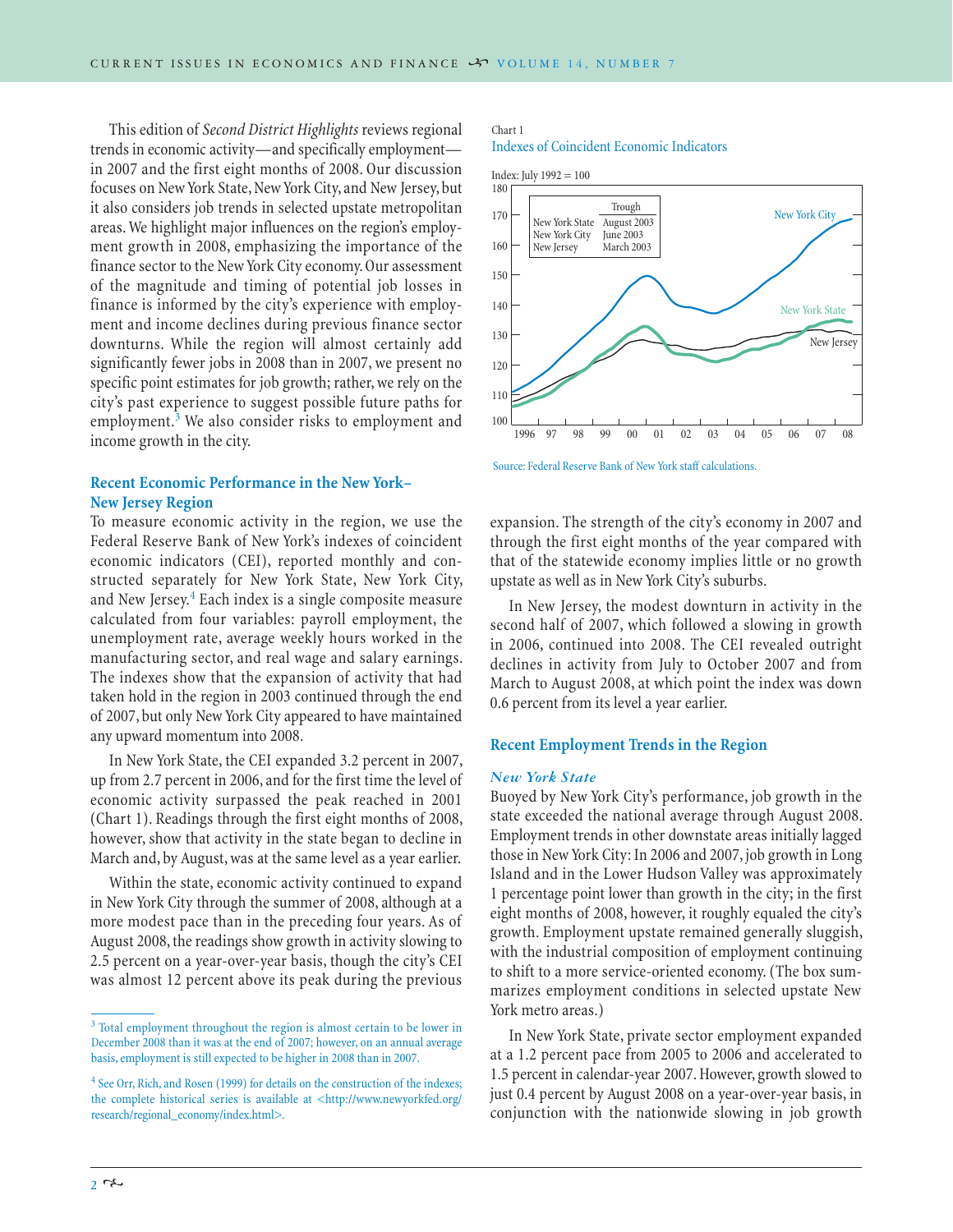# **Upstate New York Employment Trends**

- The **Albany** metropolitan area experienced virtually no job growth in 2007 and the first eight months of 2008. The weakest sectors were manufacturing and especially financial activities, where employment fell roughly 3 percent in 2007 and is on track for a similar decline in 2008. However, this weakness was largely offset by continued job gains in education and health services as well as in professional and business services. Employment in state government has continued to expand moderately.
- Employment in metropolitan **Binghamton** expanded modestly but steadily in 2007 and early 2008 but turned down slightly over the summer. Much of the recent weakening reflects a sharp slowdown in job growth in construction. Leisure and hospitality and education and health services registered modest gains. However, moderate job losses have also occurred in manufacturing, financial services, transportation, warehousing, and utilities.
- **Buffalo** area employment, which had been little changed from 2006 to 2007, remained essentially flat in the first eight months of 2008. Construction employment has fallen sharply thus far in 2008 and manufacturing employment has continued to decline at an annual rate of roughly 3 percent. Jobs in financial activities, transportation, and utilities, however, expanded in the first eight months of 2008.
- Employment in the **Glens Falls** metro area, which had been flat during 2007, picked up in early 2008 but weakened noticeably into the summer months. Employment has leveled off in construction and leisure and hospitality, while it has turned down in professional and business services, trade, transportation, and utilities.

(Chart 2). The strongest growth sectors in 2007 were education and health services, construction, and business and professional services, although the latter two sectors saw a significant deceleration through August 2008. In the education and health services sector, job growth statewide exceeded expansion in the city. Information sector employment, which includes new media and motion pictures in New York City, picked up markedly in 2008 after declining in 2006 and 2007.

#### *New York City*

In 2006 and 2007, the city's job growth rate exceeded the national average—a rare occurrence in the past halfcentury. Private sector employment expanded 2.1 percent from 2005 to 2006 and a robust 2.4 percent from 2006 to 2007, although the pace tapered off toward the end of the year. While the year-over-year job growth rate continued to slow through the summer of 2008, it was still more than 1 percentage point above the national average in August.

- Metropolitan **Ithaca** saw moderate job gains in 2007 but employment flattened in the first eight months of 2008. Job increases in education services, a key local sector, offset declines in a variety of other service sectors and in manufacturing.
- The **Rochester** area's labor market showed signs of cooling in late 2007 and into the first eight months of 2008, with private sector employment falling below prior-year levels, led by ongoing steep losses in manufacturing. Employment was also depressed by declines in financial activities, professional and business services, and leisure and hospitality. Continued job gains in education and health services, however, offset some of this decline.
- The **Syracuse** area registered moderate job growth in 2007, but employment leveled off into the summer of 2008. So far this year, there have been modest gains in construction, professional and business services, education and health services, and leisure and hospitality; job losses in manufacturing were fairly modest, placing less of a drag on growth than in other metro areas.
- Metropolitan **Utica-Rome's** labor market remained sluggish. Private sector employment was virtually flat in 2007 and was down moderately in the first eight months of 2008. Fairly steep job losses in financial activities and manufacturing more than offset gains in education and health services.

#### Chart 2

Private Sector Job Growth in the United States and the Region Twelve-Month Percentage Change in Employment



Sources: U.S. Department of Labor, Bureau of Labor Statistics; Moody's Economy.com.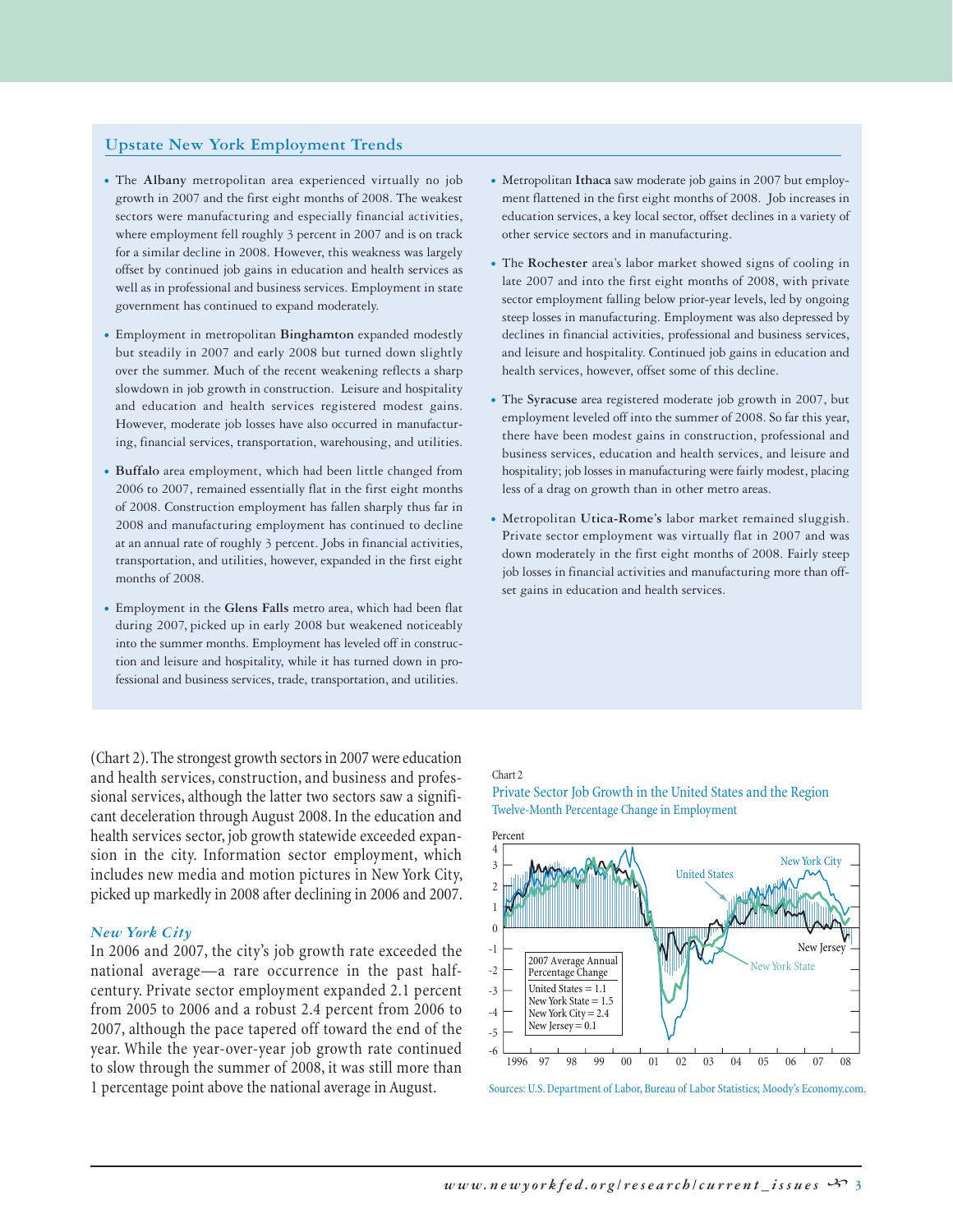The financial activities sector is a key driver of city employment. Jobs in the industry grew 3.0 percent in 2006 and 2.1 percent in 2007, with the number of jobs peaking in March 2008. Between March and August of this year, employment in the sector fell by about 10,000, or roughly 2 percent. Employment in the securities industry, or "Wall Street jobs," the engine behind the city's financial activities sector, peaked in September 2007. The timing of the peak occurred shortly after the financial market turmoil developed. Securities industry jobs weakened through August 2008, tumbling by 9,000, or about 5 percent of employment, and accounting for the bulk of the financial job losses to date.

The sharpest drop in New York City job growth occurred in professional and business services, a sector that includes such industries as corporate headquarters management, legal services, advertising, and accounting. Employment in this sector is typically boosted by demand from financial services and by an expanding national economy.<sup>5</sup> In 2007, city professional and business services jobs rose by a striking 3.5 percent. By August 2008, however, jobs in this sector were up just 0.2 percent from a year earlier and were down about 2,000, or roughly 0.3 percent, from the fourth-quarter level. In contrast, continued job growth in three sectors education and health, leisure and hospitality, and information—supported overall job growth in the city in 2008. Although growth rates in these sectors slowed moderately from their 2007 annual averages, they remained above comparable nationwide growth rates.

#### *New Jersey*

New Jersey's industry mix is somewhat similar to the nation's, and the state typically tracks national employment trends. In 2006 and 2007, however, New Jersey lagged the United States in job growth by more than 1 percentage point. As of August 2008, employment was down 0.3 percent from a year earlier, a drop similar to the nationwide decline. New Jersey's finance sector has experienced significant job losses: Following a late 2005 peak, 15,000 positions had been shed as of August 2008, representing about 5 percent of sector employment. Commercial banks and mortgage firms were hit the hardest. In sharp contrast with New York City, the professional and business services sector in New Jersey registered continued growth in the first eight months of 2008: As of August, jobs were up 0.8 percent from a year earlier, matching the 0.8 percent gain for 2007. The education and health services sector has seen little or no easing in the pace of job creation. Employment in the transportation and utilities sectors in August was down from the high reached earlier in the year, to roughly its August 2007 level.

# **Factors Shaping the Regional Employment Outlook**

The overall outlook through year-end 2008 and into 2009 will depend on several factors—most notably, the performance of the U.S. economy and developments in New York City's financial sector. These forces will, in turn, strongly influence employment trends. A weakening national economy would tend to reduce demand for the region's traded goods and services, which include not only financial services but also professional and business services, leisure and hospitality, information services, and manufactured goods. While manufacturing has shed jobs fairly steadily, as a group these other sectors were a key source of employment growth in 2006 and 2007. The projected slowing in growth of real GDP at the national level is expected to weigh down employment prospects in the region through the end of 2008 and into 2009.<sup>6</sup> (The October Blue Chip Consensus forecast projected a drop in GDP growth to 1.5 percent in calendar-year 2008, from 2.0 percent in 2007, and a further decline in growth to 0.5 percent in 2009.<sup>7</sup>) This effect would resonate in New Jersey and upstate New York, where the industrial composition of employment resembles that of the nation.

While national conditions will influence the path of regional employment going forward, developments and trends in New York City's finance sector will also come into play. According to 2007 data, wages and salaries in the sector account for more than 35 percent of total city earnings. Thus, a major concern of our outlook is the extent to which the current financial turbulence will affect local employment and especially income, not just in the financial sector but in the region's economy as a whole. The uncertainty surrounding the time path and ultimate resolution of the stresses affecting the financial markets makes it difficult to estimate these effects. For this reason, we take a different approach to the outlook, turning to past finance sector downturns in New York City to gain insight into the current turmoil's potential influence on employment and earnings in the sector.

#### *New York City's Finance Sector*

Employment in the financial activities sector includes workers in establishments engaged in a broad array of activities,

<sup>5</sup> For every \$1 million of output in the city's finance sector, output in the city's professional and business services sector expands by roughly \$120,000. Inputoutput coefficients for New York City are available from the U.S. Bureau of Economic Analysis' RIMS II model, <https://www.bea.gov/regional/rims>.

<sup>6</sup> Changes in employment and income in the New York metropolitan area have been estimated to be tightly linked to similar changes nationwide. See McCarthy and Steindel (1997).

<sup>7</sup> See *Blue Chip Economic Indicators* (2008). Projections reported in June by the Board of Governors of the Federal Reserve System and the regional Federal Reserve Bank presidents also see real GDP growth weakening in 2008, with projected growth rates ranging from 1.0 percent to 1.6 percent (this was the central tendency of the Board and the Bank presidents for fourth-quarter-over-fourthquarter growth rates)—down from the 2.3 percent growth rate recorded in 2007.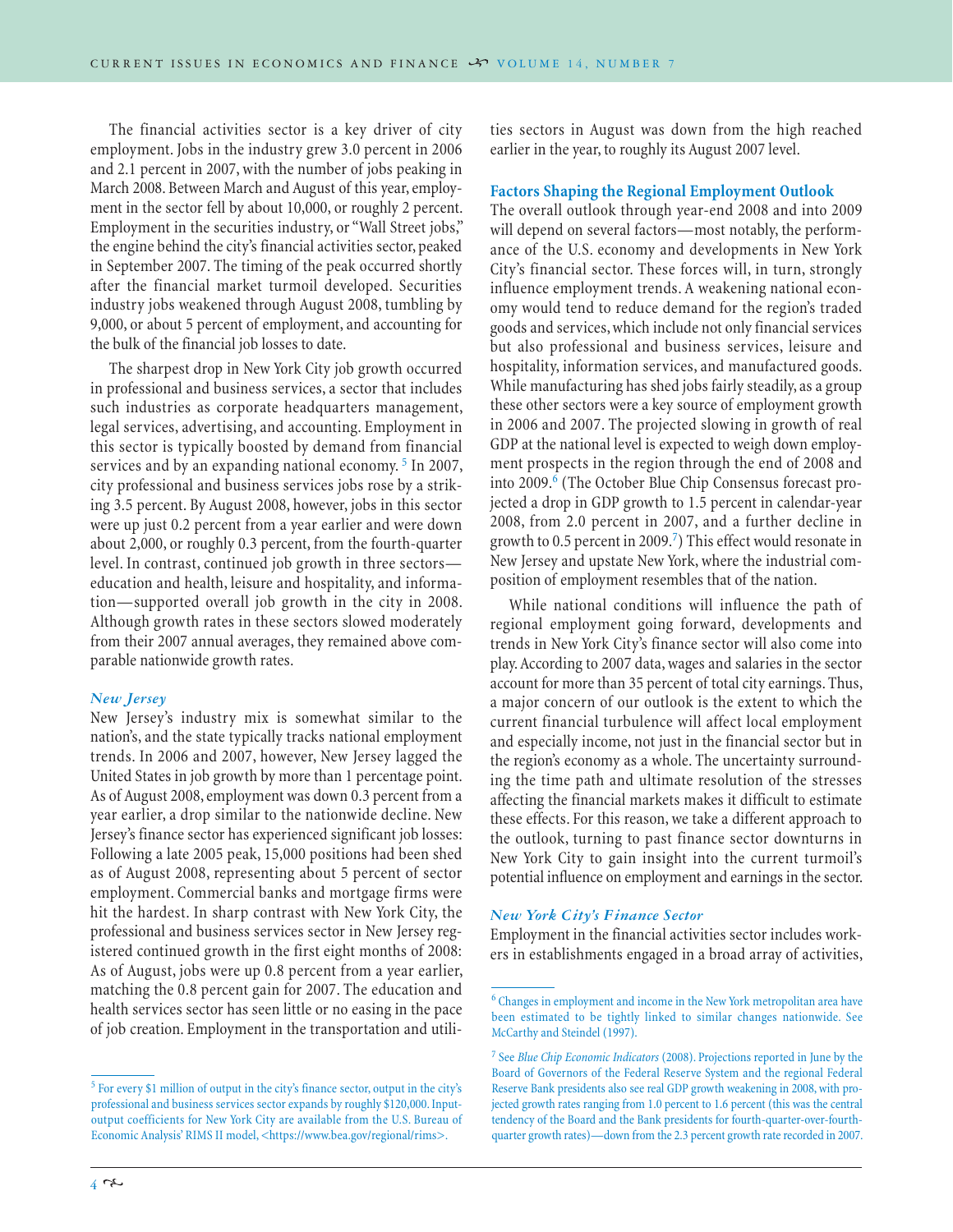such as commercial banking and securities underwriting and trading.<sup>8</sup> The sector is disproportionately large in New York City: In 2007, finance jobs accounted for 12.7 percent of employment and 36.0 percent of earnings, while the shares for the nation were 6.0 percent and 10.0 percent, respectively. Employment in the city's finance sector has declined modestly since 1987. The decline in part reflects the relocation of support operations and relatively routine functions to New Jersey, other areas of the country, and other countries; the generally more modest expansion of employment during successive cyclical upturns; and job losses from mergers in the sector.

Within the financial sector, the securities industry has assumed an increasingly important role in New York City's economy. Overall, the industry accounted for 5 percent of total city employment in 2007, or roughly nine times the national average, and almost 25 percent of earnings, the highest share in the city's history.<sup>9</sup> The mean annual salary in 2007 was slightly less than \$400,000. Moreover, each securities job is estimated to generate 2.3 other city jobs by spurring demand for business and professional services such as legal services, software development, and real estate, as well as other services such as hotels and restaurants.<sup>10</sup> In addition to generating these employment effects, the securities industry is a major source of tax revenues for New York City and New York State.<sup>11</sup> Downturns in the finance sector generally—and in the narrower securities industry especially—can therefore have a sizable impact on the local and state economies.

# *The City's Finance Sector in Earlier Periods of Market Stress*

As of August 2008, as noted earlier, employment in New York City's finance sector was down about 10,000 jobs—or approximately 2 percent—from the recent cyclical peak. There are concerns that job losses in the sector will intensify, and that the loss of income to these workers will have deleterious consequences for other areas of the city's and region's economies.<sup>12</sup> To assess the potential effects of the current financial turmoil on the sector's job growth prospects, we compare developments through August in the city's finance sector and in the

#### Chart 3 Employment in New York City's Finance Sector



Sources: U.S. Department of Labor, Bureau of Labor Statistics; New York State Department of Labor; Moody's Economy.com; Federal Reserve Bank of New York calculations.

Note: Employment data for the securities and financial activities sectors are based on North American Industry Classification System (NAICS) definitions and are seasonally adjusted by the Federal Reserve Bank of New York; data prior to 1990 are estimated using Standard Industrial Classification (SIC) data, based on the assumption that the proportional relationship between the corresponding SIC and NAICS series prior to 1990 was constant at 1990 levels.

broader local and national economies with developments during prior periods of significant market turmoil.

We consider four distinct cyclical downturns—those starting in 1987, 1994, 1999, and 2000—in New York City's finance sector (Chart 3). $^{13}$  The chart plots, by quarter, employment levels in the broad financial activities sector and in the securities segment of that sector; the bands indicate the peak-totrough period in financial activities employment in each of the four cycles. The chart shows that the magnitude and timing of the employment changes varied considerably across the four cycles. Employment in the first cycle peaked in the third quarter of 1987 and was followed by a loss of about 95,000 jobs, roughly 17 percent, over the next five years. Employment in the second cycle peaked in the third quarter of 1994 and job counts were down about 10,000 over the subsequent two years. In the third cycle, employment peaked in the first quarter of 1999 with only minimal job losses in the two subsequent quarters. Employment in the fourth cycle peaked in the fourth quarter of 2000; over the following three years, about 60,000 jobs were lost, or roughly 12 percent of employment. The chart

<sup>8</sup> See Hyde et al. (2000) for details on the composition of New York City's finance sector.

<sup>&</sup>lt;sup>9</sup> During the late 1990s, the securities industry's share of New York City employment slightly exceeded the current level of 5 percent, but it accounted for a smaller share—20 percent—of wage and salary income. In 1990, the industry accounted for 4 percent of city employment and 11 percent of income. (Some of the earnings attributed to the securities industry could come from the securities affiliates of bank holding companies.)

<sup>&</sup>lt;sup>10</sup> The employment multiplier is from the U.S. Bureau of Economic Analysis' RIMS II model, <https://www.bea.gov/regional/rims>.

<sup>&</sup>lt;sup>11</sup> See New York State Office of the Comptroller (2007).

<sup>&</sup>lt;sup>12</sup> Of the 60,000 or so announced major job cutbacks by New York City–based financial firms as of May 2008, an estimated 22,000 are located in New York City. See *Crain's New York Business*, June 2-8, 2008.

<sup>&</sup>lt;sup>13</sup> New York City's Office of Management and Budget followed a similar analytical approach in its "Monthly Report on Current Economic Conditions," April 4, 2008, available at <http://www.nyc.gov/html/omb/pdf/ec03\_08.pdf>.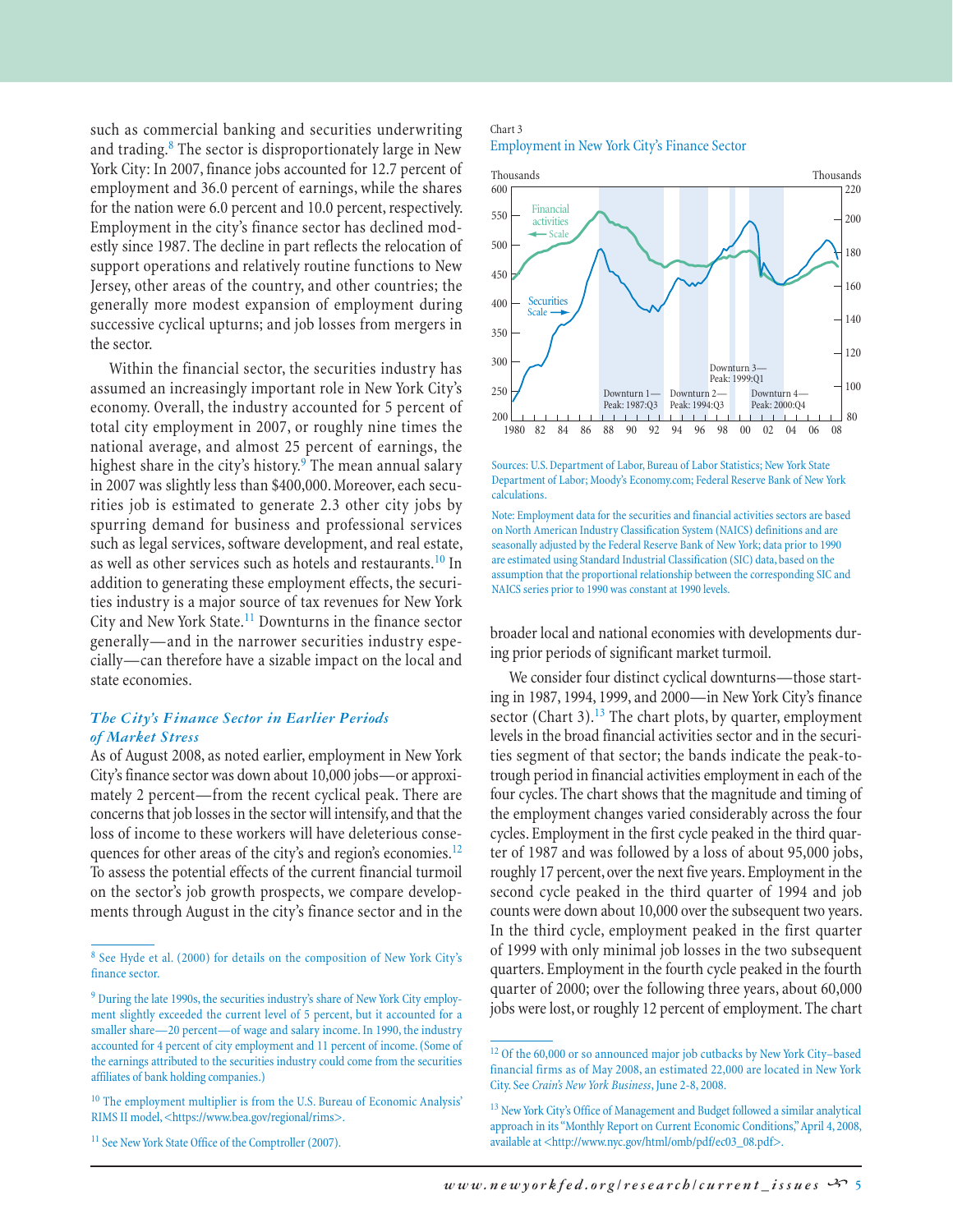also shows that, with the exception of the 1999 cycle, the timing and relative severity of the employment downturns in the securities industry were generally similar to those in the broader financial activities sector.

*1987-93 Downturn.* The cyclical downturn in the city's financial activities employment that began in 1987 was sparked by the October 1987 stock market crash. The severe and prolonged decline following the crash reflected a variety of cyclical and longer term influences, including reduced securities trading volumes and consolidation among securities firms and commercial banks. Moreover, weakness in real estate markets in the United States in the late 1980s led to sizable losses throughout the savings and loan industry and to significant reductions in the activity of thrift institutions. Financial activity and employment in the city were not on solid ground even several years after the stock market decline, and they were weakened further by the national recession that started in the third quarter of  $1990.<sup>14</sup>$  Not until 1993—more than five years after the onset of the downturn—did finance employment in the city begin to recover. Real earnings fell 10 percent over the 1988:Q4-1991:Q3 period before starting to recover.

*1994-97 Downturn.* Unlike the sharp decline in the 1987 downturn, the mild decline in the city's jobs in the 1994 financial sector downturn can be viewed as a mid-decade pause in growth. The decline was tied to an increase in interest rates leading to a slowdown in activity on Wall Street and a sharp falloff in mortgage lending. In contrast to the 1987 downturn, stock prices and trading volumes generally held up and the national economy continued to expand. Employment losses in the city's securities sector were ultimately modest and short-lived. However, real earnings again declined—this time by 9 percent.

*1999 Downturn.* The brief downturn that began in the first quarter of 1999 shared a number of features with the mid-1990s slowdown. The financial crises that arose in East Asia in 1997 and in Russia in the summer of 1998 affected a number of U.S. financial firms and heightened concern about a potential widespread collapse of credit markets. However, a reduction in interest rates, a strong ongoing U.S. expansion, and a generally surging stock market throughout the period likely helped limit losses in the city's financial activities employment as well as in real earnings in the sector earnings declined less than 2 percent.

*2000-03 Downturn*. New York City's steep decrease in financial activities employment during the downturn that began in 2000 initially reflected a sharply declining stock market.<sup>15</sup> Employment losses in the sector were compounded by a national recession that began in March 2001, as well as by the attacks of September 11, 2001, on the World Trade Center. While employment in the city's financial sector fell about 12 percent over the cycle, income declines were much sharper: Following a sharp run-up in 2000 and the first half of 2001, real earnings in the city's financial activities sector fell 27 percent over a two-year period before recovering.

Over these four downturns, financial employment losses ranged from approximately 0 percent to 17 percent while real earnings declines ranged from about 0 percent to 27 percent. The proportionately larger decline in real earnings in the 2000-03 downturn compared with the downturn in the late 1980s reflects the significant increase in average wages in the finance sector, which far outpaced earnings gains in any major sector of the economy.

# **Employment Outlook**

The depth and duration of the current cyclical downturn in the finance sector will be an important determinant of the overall employment outlook for New York City. Our brief survey of past downturns affecting the city shows that, while each had unique features, the relatively severe downturns in 1987 and 2000 appear to have several elements in common with the current cycle. As in the current cycle, the late 1980s cyclical downturn was associated with weakness in both the housing market and financial activity more broadly. Although the job losses reported through the summer of 2008 were relatively moderate, the sharp losses that accompanied the finance sector weakness in the late 1980s might indicate that the city's finance sector stands on the verge of a significant multiyear downturn in employment and in real earnings.

The duration and magnitude of potential job losses in the finance sector, however, could be tempered by two features of the current cycle. First, the weakening in the financial sector coincides more closely with the weakening in the national economy than it did in the late 1980s. The roughly five-year decline in finance employment in the late 1980s was prolonged by a U.S. recession that did not begin until mid-1990. The current weakening appears to be following the pattern of the approximately three-year decline in financial sector employment in 2000-03, which started at about the same time as the national recession. The concurrence of the regional and national downturns now could thus limit to some degree the time period over which the losses would occur.

Second, as a result of the longstanding trend of moving many employees to lower cost locations outside the city, the financial activities sector is now composed of a larger share of relatively high-paid employees, particularly in the increasingly important securities sector. Therefore, compared with the pattern of the late 1980s downturn, the current weakness

<sup>&</sup>lt;sup>14</sup> See Groshen, Potter, and Sela (2004) for evidence of longer term structural changes adversely affecting employment in finance and other major industries in New York State during cyclical downturns.

 $^{15}$  The weakness in the financial markets began in the stock market with the sell-off in the NASDAQ in early 2000. That decline lasted for about three years, during which time the NASDAQ composite price index fell about 70 percent.